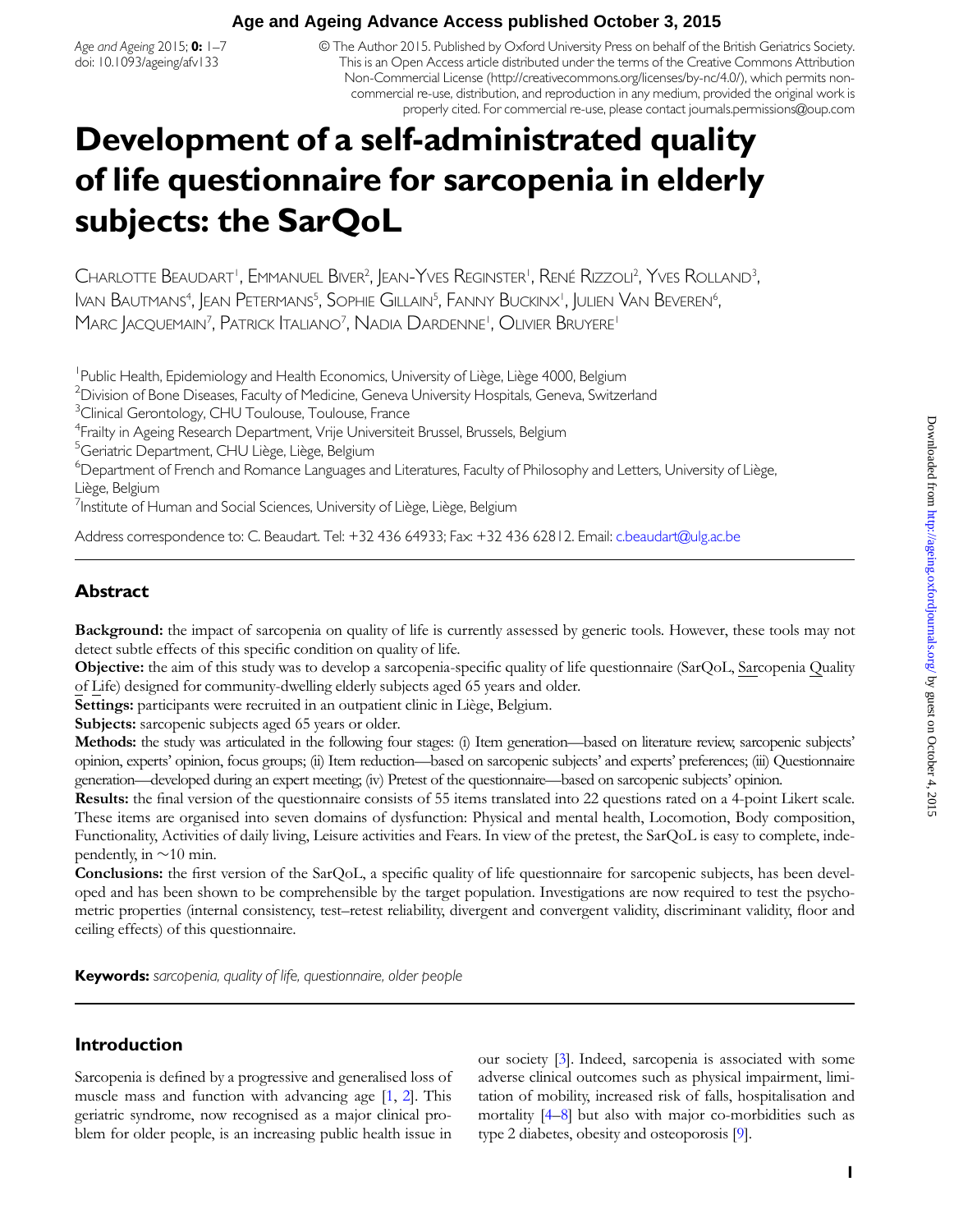# C. Beaudart et al.

As of today, the association between sarcopenia and altered quality of life (QoL) has been little studied. Healthrelated QoL is defined by the World Health Organization (WHO) as an individual's perception of their position in life in the context of the culture and value systems in which they live and in relation to their goals, expectations, standards and concerns. Although the decline in HR-QoL is intuitively evident for sarcopenic subjects, it is only supported by a few studies showing a significant association between, on one side, decreased grip strength and, on the other side, decreased physical and general health [[10](#page-5-0)–[12\]](#page-6-0). Moreover, QoL in these studies has only been measured through generic QoL questionnaires. However, generic tools may not be able to detect subtle effects of a specific condition on QoL. Consequently, a specific tool would be necessary to assess the impact of sarcopenia on QoL. Even if a large number of disease-specific QoL questionnaires currently exist, none are specific to sarcopenia. In the absence of such a specific tool, the ability to clinically characterise QoL in subjects with sarcopenia, as well as the capacity to assess changes over time in the QoL of these subjects seems compromised. Complete assessment of the benefits of a therapeutic intervention should provide evidence of an impact on patients' HR-QoL.

The aim of this study was to develop a sarcopenia-specific QoL questionnaire, called SarQoL (Sarcopenia Quality of Life), designed for community-dwelling elderly subjects aged 65 years and older. In this paper, we describe the four stages of the development of this specific QoL questionnaire.

# **Methods**

Based on different procedures on how to develop a HR-QoL questionnaire [[13](#page-6-0)–[15\]](#page-6-0), but also on experts' recommendations and on many successful studies [[16](#page-6-0)–[20](#page-6-0)], we applied the following four steps to develop our questionnaire (Figure 1):

- Step 1. Item generation—based on literature review, sarcopenic subjects' opinion, experts' opinion, focus groups.
- Step 2. Item reduction—based on sarcopenic subjects' and experts' relevance ranking.
- Step 3. Questionnaire generation—developed during an expert meeting.
- Step 4. Pretest of the questionnaire—based on sarcopenic subjects' opinion.



Figure 1. Overview of study procedures.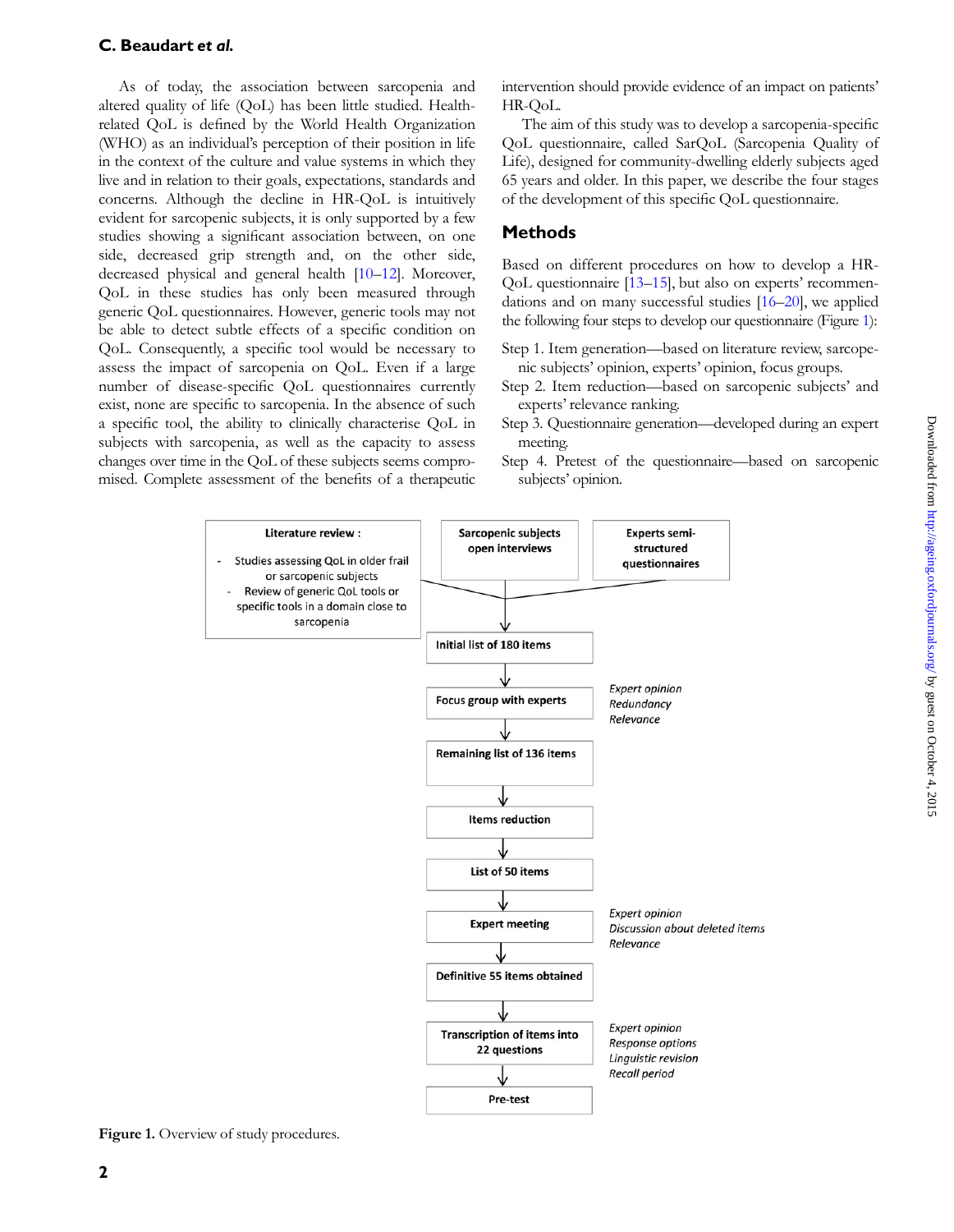# Downloaded from http://ageing.oxfordjournals.org/ by guest on October 4, 2015 Downloaded from <http://ageing.oxfordjournals.org/> by guest on October 4, 2015

# Development of a self-administrated questionnaire

# Language

The SarQoL questionnaire has been developed in French.

## Identification of experts

Different experts (eight from Belgium, one from France and two from Switzerland) were included in the development of this questionnaire: three geriatricians (S.G., J.P., Y.R.), three rheumatologist experts in the field of bone and muscle (E.B., J.Y.R., R.R.), one physiotherapist and Professor in Bio-Gerontology and Geriatric Rehabilitation (I.B.), one linguist expert in the French language (*J.V.B.*), two experts in methodology of questionnaires (M.J., P.I.) and, at last, one statistician (N.D.).

#### Identification of patient population

We used the definition of the European Working Group on Sarcopenia in Older People (EWGSOP) [[21](#page-6-0)] as criteria for diagnosing sarcopenic subjects. Subjects, aged 65 years and older, were recruited in an outpatient clinic in Liège, Belgium. They are currently enrolled in a 5-year prospective Belgian cohort called SarcoPhAge [[22](#page-6-0)]. Sarcopenia was defined as follows:

- An appendicular lean muscle mass/height<sup>2</sup> (SMI)  $<$  5.5 kg/m<sup>2</sup> for women and <7.26 kg/m<sup>2</sup> for men assessed by Dual-energy X-ray absorptiometry.
- A muscle strength <20 kg for women and <30 kg for men assessed by a hydraulic hand dynamometer OR physical performance: ≤8 points for the Short Physical Performance Battery (SPPB) test.

Forty-six community-dwelling sarcopenic subjects were recruited in an outpatient clinic in Liège, Belgium. Inclusion criteria included age ≥65 years, French maternal language and written informed consent obtained. Exclusion criteria were amputated limb and BMI above 30 kg/m<sup>2</sup>.

Subjects had to read and sign an informed consent after having been informed of the objectives and methods of the research. The study was approved by the Ethics Committee of the University Teaching Hospital of Liège (number 2013/6).

#### Step 1: Item generation

Items for the SarQoL were generated in a three-step process. The first step was to draw up, from an exhaustive review of the literature, a comprehensive list of items about QoL in sarcopenia. This list of items was drawn up not only from generic QoL questionnaires intended to either a general population or a population of similar age but also from different studies having assessed the QoL of frail and sarcopenic subjects. This list was then amended after having interviewed five subjects with sarcopenia, in a face-to-face discussion, about how sarcopenia impacts their QoL. All interviews, using open discussion and open-ended questions, were performed by the same clinical researcher (C.B.). During these interviews, sarcopenic subjects described all problems related to sarcopenia that affected their QoL.

Answers were transcribed, and a qualitative content analysis of the responses was carried out according to the published methodology [[23,](#page-6-0) [24](#page-6-0)]. Finally, this list was completed by feedbacks of experts who had received a semi-structured questionnaire, which allowed them to discuss about sarcopenia and its impact on QoL.

Then, the list of items was discussed with the experts in a meeting to reformulate some of them, delete or subdivide others, and, finally, organise them into domains of dysfunction.

## Step 2: Item reduction

The aim of this step was to select the most pertinent items to include in the final questionnaire.

To perform this stage, the list of items identified in the generation phase was submitted to 21 sarcopenic subjects, different from those included in Phase 1, and to the experts. They had to grade the relevance of each item on a 4-point Likert scale ranging from '1, not relevant' to '4, extremely relevant'. Then, for each item, we examined its 'frequency' (the proportion of subjects or experts who identified the item as 'extremely relevant') and its importance (the mean importance score based on the Likert scale for this item) and selected items on the basis of the product: frequency  $\times$ importance. Redundancy of items was also taken into consideration throughout the item reduction process.

## Step 3: Development of the questionnaire SarQoL

A focus group was organised with all experts to translate the amended list of items into clear, brief, unambiguous and relevant questions. This meeting also served to define the layout of the questionnaire, the response format and the scoring algorithm. This first version of the questionnaire was submitted to a French linguist to ensure that it was free of any spelling or linguistic errors.

#### Step 4: Pretest of the questionnaire SarQoL

Once checked by the linguist, the questionnaire was submitted to a sample of 20 sarcopenic patients, different from those included in Stage 1 and Stage 2, to ensure the good understandability of each question and the acceptability of the questionnaire's format. Subjects were invited to express their misunderstanding and to formulate recommendations over the questions. Following this pretest, the second and final version of the questionnaire SarQoL was established.

#### Statistical analysis

Patient's characteristics are described as median (P25–P75) for continuous variables and count and percentage for categorical variables.

For item reduction, the impact of each item was calculated by multiplying the frequency of an item by its mean importance. This calculation was performed for subjects and for experts separately. The items with an impact of  $\geq 0.5$ both for subjects and for experts were selected. Other items were excluded from the list.

All analyses were executed with the software Statistica 9.1.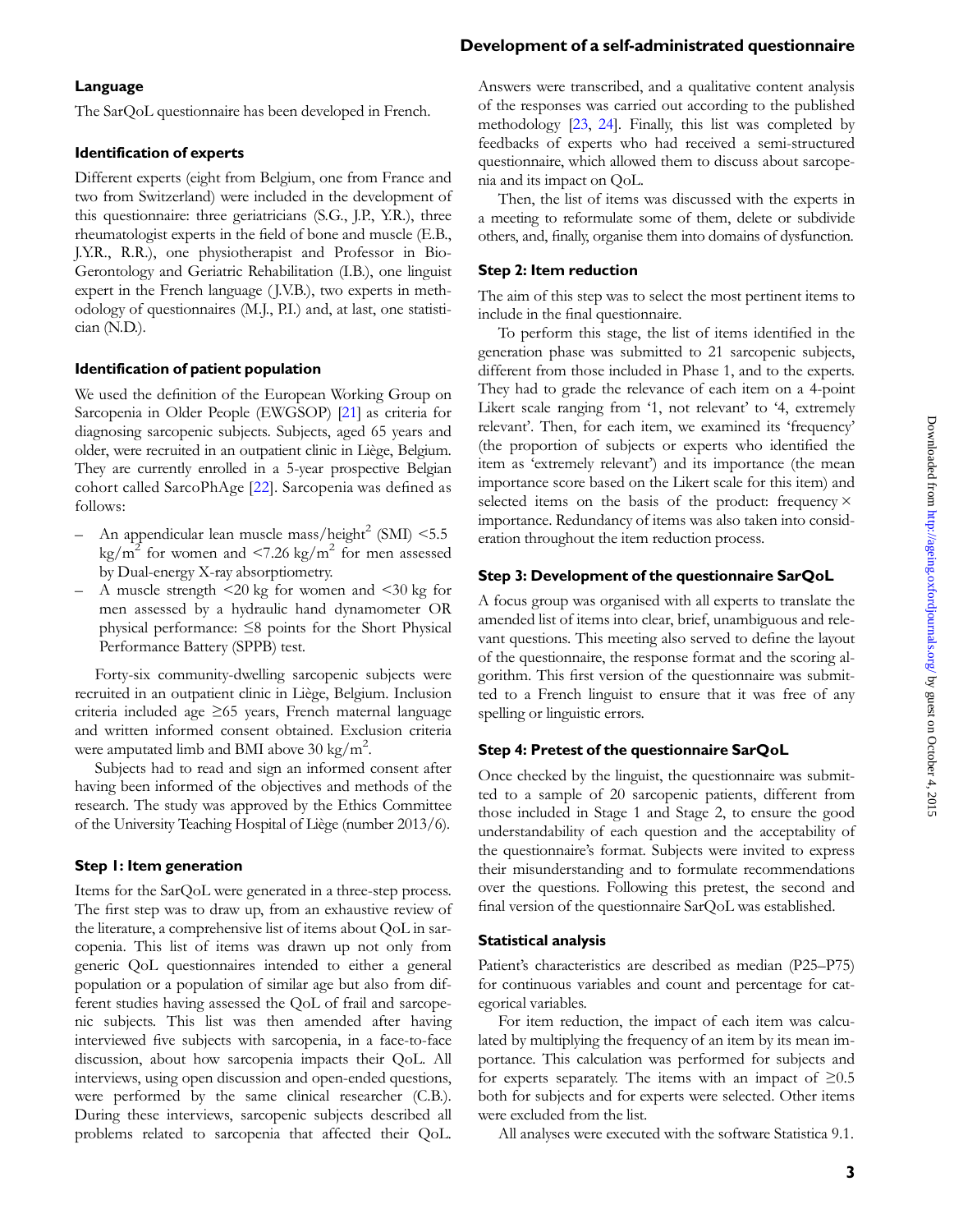# **Results**

# Patient population

A total of 46 sarcopenic subjects were included in the development of the questionnaire. 78.3% of subjects were women with a mean age of  $76.3 \pm 6.51$  years. Five sarcopenic subjects were included in the phase of items generation, 21 sarcopenic subjects participated in the phase of items reduction and 20 for the pretest. Subjects' characteristics are given in Table 1.

# Step 1: Item generation

From the literature review, a first list of 67 items was drawn up. After complementing this list with the open interviews of five sarcopenic subjects and the feedback from the semistructured questionnaires sent to seven experts (E.B., I.B., S.G., J.P., R.R., J.Y.R., Y.R.), a new list of 180 items was generated. A meeting was then held with all the experts to discuss on the basis of this 180-item list which items had to be deleted because of redundancy, similarity or repetition and which items had to be combined or reformulated. These decisions were made on the basis of consensus agreement between the research team and the experts. At the end of the meeting, the list was reduced to 136 items, structured into eight domains: Physical and Mental Health, Locomotion, Social relations, Body composition, Functionality, Activities of daily living, Leisure activities and Fears.

# Step 2: Item reduction

The 136-item list was given to 21 subjects diagnosed sarcopenic and to the experts. Only the items with a frequency × importance product of 0.5 or greater were retained. In three domains, Social relation, Body composition and Fears, no item reached this cut-off point. At this stage, the process reduced the number of items to 48, classified into five domains. Consensus agreement between experts was to keep three items from the domain of Body composition and four items from the domain of Fears and to remove the domain of Social relation from the questionnaire because of its very low score from both patients and experts. The decision of keeping items from the Body composition and Fears domains was based on the fact that the mean rating for these items was >1 for either the experts or the subjects. Following this consensual decision of experts, a final list of 55 items, classified into seven domains was achieved (Table [2](#page-4-0)).

# Step 3: Development of the questionnaire SarQoL

The 55 items were translated into 22 questions during a meeting organised with the experts. The decision regarding the format of questions was made by general consent of the

Table 1. Demographic and clinical characteristics of patients involved in Phase 1, Phase 2 and Phase 4 of the development

|                            | Phase 1: Item generation ( $n = 5$ ) | Phase 2: Item reduction ( $n = 21$ ) | Phase 4: Pretest ( $n = 20$ ) |
|----------------------------|--------------------------------------|--------------------------------------|-------------------------------|
| Age                        | 73.0 (71.0-79.0)                     | $76.1(71.6 - 80.1)$                  | 75.1 (71.7-80.0)              |
| Sex                        |                                      |                                      |                               |
| Women                      | 5(100.0)                             | 13(61.9)                             | 18 (90.0)                     |
| Anthropometric data        |                                      |                                      |                               |
| Height (cm)                | 161.4 (161.0-166.7)                  | 161.3 (156.7-168.1)                  | 157.5 (152.7-162.0)           |
| Weight (kg)                | $60.3(50.0 - 67.5)$                  | $58.3(53.5 - 61.8)$                  | $60.0(55.2 - 66.2)$           |
| $BMI$ (kg/m <sup>2</sup> ) | $23.1(17.9 - 26.0)$                  | $22.2(20.6 - 23.7)$                  | 23.8 (23.2-26.9)              |
| Calf circumference (cm)    | $33.5(28.0 - 33.5)$                  | $31.0(29.5 - 32.0)$                  | $32.0(30.0 - 34.2)$           |
| Wrist circumference (cm)   | $15.0(15.0 - 15.5)$                  | $16.0(15.0-17.0)$                    | $15.5(15.0-16.5)$             |
| Arm circumference (cm)     | $26.0(25.0-26.0)$                    | $24.5(23.0 - 27.0)$                  | 26.7 (24.7-27.7)              |
| Civil status               |                                      |                                      |                               |
| Married                    | 2(40.0)                              | 12(57.1)                             | 12(60.0)                      |
| Divorced                   | 2(40.0)                              | 3(14.3)                              | 17(10.0)                      |
| Widow                      | 1(20.0)                              | 4(19.0)                              | 4(20.0)                       |
| Single                     | 0(0.00)                              | 2(9.52)                              | 2(10.0)                       |
| Level of education         |                                      |                                      |                               |
| Without qualification      | 0(0.00)                              | 0(0.00)                              | 0(0.00)                       |
| Primary school             | 3(60.0)                              | 2(9.52)                              | 2(10.0)                       |
| Secondary school           | 2(40.0)                              | 11(52.4)                             | 10(50.0)                      |
| Post-secondary education   | 0(0.00)                              | 8(38.1)                              | 8(40.0)                       |
| Number of diseases         | $2.0(2.0-7.0)$                       | $5.0(4.0 - 8.0)$                     | $4.5(3.0-6.0)$                |
| Number of drugs            | $8.0(7.0-9.0)$                       | $6.0(5.0-9.0)$                       | $6.0(5.0-10.0)$               |
| Gait speed (m/s)           | $0.95(0.79 - 0.97)$                  | $0.94(0.77 - 1.18)$                  | $0.88(0.78 - 1.01)$           |
| Grip strength maximum (kg) |                                      |                                      |                               |
| Women                      | 24.6 (20.1-25.3)                     | $19.5(16.0 - 22.0)$                  | $18.0(16.0-20.5)$             |
| Men                        |                                      | $27.0(21.5 - 29.5)$                  | $41.7(38.0 - 45.5)$           |
| SMI $(kg/m^2)$             |                                      |                                      |                               |
| Women                      | $4.97(4.8-5.3)$                      | $5.07(4.68 - 5.35)$                  | $5.31(4.76 - 5.46)$           |
| Men                        |                                      | $6.43(6.21 - 6.60)$                  | $7.15(7.10 - 7.25)$           |

SMI, skeletal muscle index (appendicular lean mass/height<sup>2</sup>).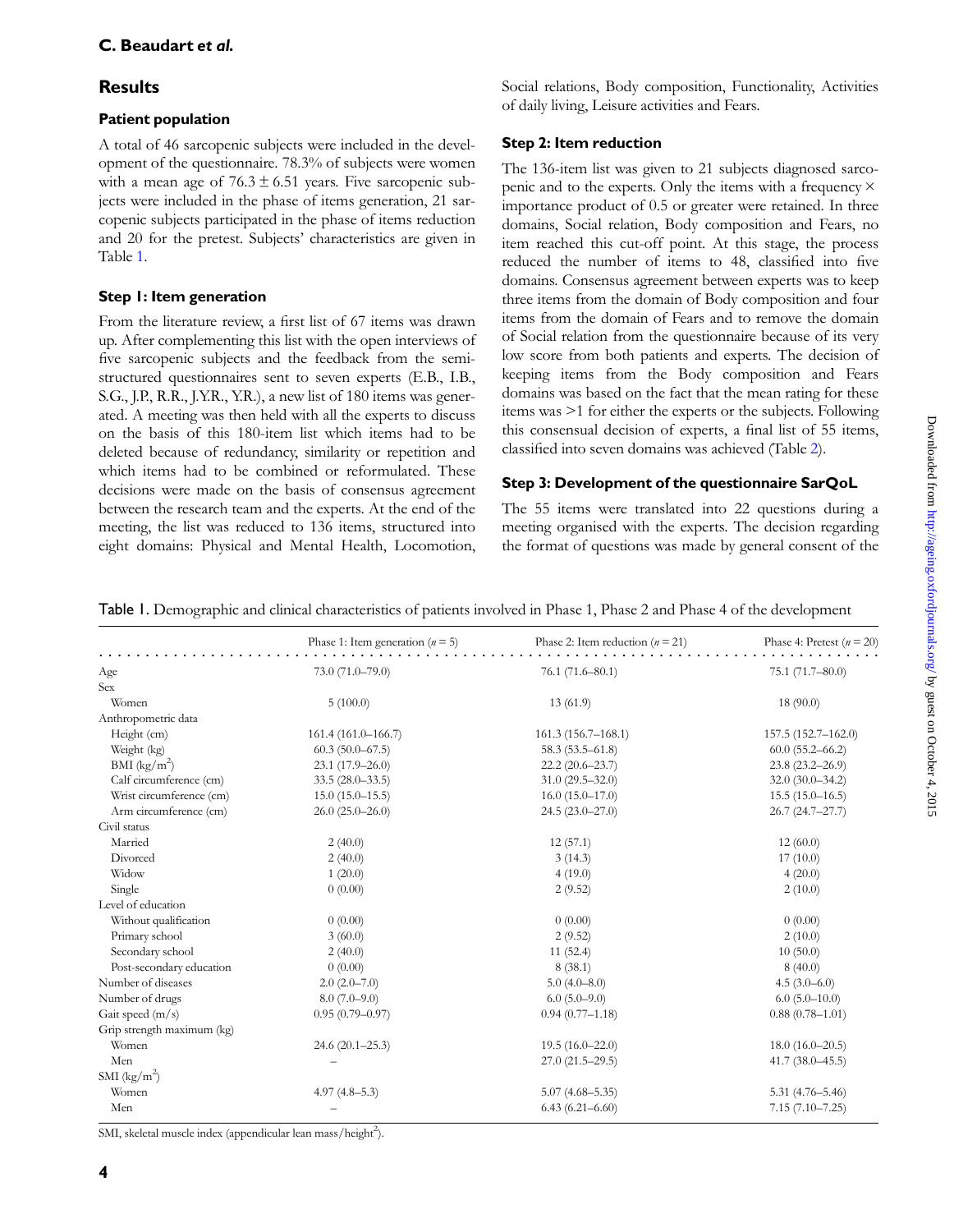| Domains                    | Items                                                         |  |  |
|----------------------------|---------------------------------------------------------------|--|--|
| Physical and mental health | Loss of arm strength                                          |  |  |
|                            | Loss of leg strength                                          |  |  |
|                            | Loss of energy                                                |  |  |
|                            | Muscle pain                                                   |  |  |
|                            | Feeling of muscle weakness                                    |  |  |
|                            | Feeling of being frail                                        |  |  |
|                            | Feeling old                                                   |  |  |
|                            | Feeling of being physically weak                              |  |  |
| Locomotion                 | Limitation in walking time                                    |  |  |
|                            | Limitation in number of outings outdoor                       |  |  |
|                            | Limitation in walking distance                                |  |  |
|                            | Limitation in walking speed                                   |  |  |
|                            | Limitation in steps length                                    |  |  |
|                            | Feeling of fatigue when walking                               |  |  |
|                            | Need of recovery time when walking                            |  |  |
|                            | Difficulties to cross a road fast enough                      |  |  |
|                            | Difficulties to walk on uneven grounds                        |  |  |
| Body composition           | Physical change                                               |  |  |
|                            | Loss of muscle mass                                           |  |  |
|                            | Weight change (loss or gain)                                  |  |  |
| Functionality              | <b>Balance</b> problems                                       |  |  |
|                            | Falls occurrence                                              |  |  |
|                            | Loss of physical capacity                                     |  |  |
|                            | Loss of flexibility<br>Climbing one flight of stairs          |  |  |
|                            | Climbing several flight of stairs                             |  |  |
|                            | Climbing stairs without a banister                            |  |  |
|                            | Stooping                                                      |  |  |
|                            | Crouching or kneeling                                         |  |  |
|                            | To stand from a sitting position                              |  |  |
|                            | Get up from a chair                                           |  |  |
|                            | To stand up from the floor without any support                |  |  |
|                            | Limitation of movement                                        |  |  |
|                            | Sexuality                                                     |  |  |
| Activities of daily living | Difficulty during light physical effort                       |  |  |
|                            | Fatigue during light physical effort                          |  |  |
|                            | Pain during light physical effort                             |  |  |
|                            | Difficulty during moderate physical effort                    |  |  |
|                            | Fatigue during moderate physical effort                       |  |  |
|                            | Pain during moderate physical effort                          |  |  |
|                            | Difficulty during intensive physical effort                   |  |  |
|                            | Fatigue during intensive physical effort                      |  |  |
|                            | Pain during intensive physical effort                         |  |  |
|                            | Shopping                                                      |  |  |
|                            | Household tasks                                               |  |  |
|                            | Carrying heavy objects                                        |  |  |
|                            | Open a bottle or a jar                                        |  |  |
|                            | Take public transportation                                    |  |  |
| Leisure activities         | To get in/out a car                                           |  |  |
|                            | Change in physical activities<br>Change in leisure activities |  |  |
| Fears                      | Fear of getting hurt                                          |  |  |
|                            | Fear of not succeeding                                        |  |  |
|                            | Fear of being tired                                           |  |  |
|                            | Fear of falling                                               |  |  |
|                            |                                                               |  |  |

<span id="page-4-0"></span>Table 2. Presentation of the final 55 items composing the

SarQoL questionnaire

experts after discussion. The experts proposed a 4-point Likert scale of frequency (often, sometimes, rarely, never) or intensity (a lot, moderately, a bit, not at all) for all questions at the exception of one question. Seven questions were

#### Development of a self-administrated questionnaire

displayed in a table including several items, and other questions were displayed as unique questions. No question uses a recall period. The total scoring of the SaQoL questionnaire ranges from 0 (worst imaginable health) to 100 (best imaginable health). At this stage, the first version of the SarQoL questionnaire was established.

#### Step 4: Pretest of the questionnaire SarQoL

Finally, the SarQoL questionnaire was pretested on a group of 20 sarcopenic subjects. It took  $\sim$  10 min to patients to self-administer the questionnaire. No patient reported any difficulty in completing the questionnaire or interpreting the questions. The questionnaire was consequently kept unchanged.

# **Discussion**

In the present study, we report the development of the first specific, self-administrated sarcopenia-related QoL questionnaire, the SarQoL questionnaire. This questionnaire includes 55 items translated into 22 questions rated on a 4-point Likert scale. In view of the pretest, the SarQoL is easy to complete, independently, in  $\sim$ 10 min.

Sarcopenia is associated with the development of physical disability, with nursing home admission, depression, hospitalisation, many co-morbidities, poor physical performance, functional decline, falls and with short- and long-term mortality in hospitalised patients [\[3](#page-5-0)]. However, as of today, few studies have assessed the impact of sarcopenia on QoL. In 2012, Kull et al. [\[11](#page-5-0)] found a reduced QoL in two domains (i.e. physical function and vitality) of the SF-36 questionnaire in sarcopenic subjects. Two other studies found that sarcopenic subjects presented poorer general health and physical functioning scores [[12](#page-6-0)] and presented significantly more problems of mobility, self-care, usual activity and anxiety than non-sarcopenic subjects [\[25](#page-6-0)]. Other studies showed an indirect association between sarcopenia and QoL with a significant correlation between reduced grip strength, one of the components of sarcopenia, and reduced QoL in the domains of physical functioning and general health [[10](#page-5-0), [26\]](#page-6-0). Another study also showed a correlation between reduced muscle mass in men and reduced general health, assessed with the SF-36 questionnaire [[27](#page-6-0)]. All these results highlight the fact that QoL of subjects suffering from sarcopenia is affected only in specific domains. Even if the SF-36 is widely in use, simple and effective [[28\]](#page-6-0), it is acknowledged that this generic tool should be supplemented with diseasespecific instruments [[29](#page-6-0)]. There is a need of a specific QoL questionnaire in the field of sarcopenia [[8\]](#page-5-0). This questionnaire should include the physical aspects of the musculoskeletal domains but should also give an even-handed balance to other factors affecting QoL. During the development of the SarQoL, we followed carefully these recommendations and included therefore no less than seven domains of dysfunction: Physical and Mental Health, Locomotion, Body composition, Functionality, Activities of daily living, Leisure activities and Fears.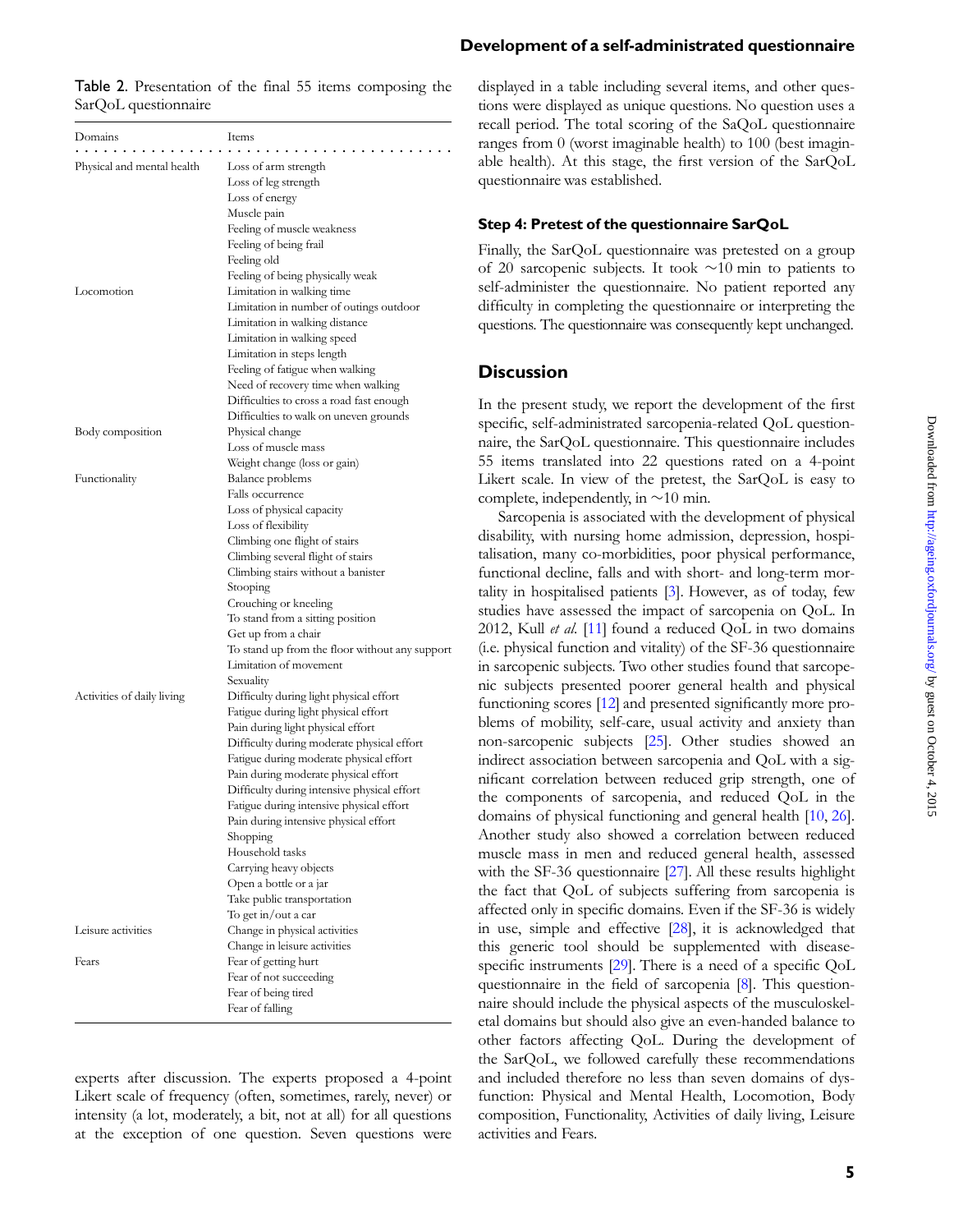<span id="page-5-0"></span>HR-QoL assessments are obviously important for healthcare providers and regulatory agencies to understand the needs and preoccupation of important segments of the population, such as elderly subjects suffering from sarcopenia. Such a tool could enhance the accuracy of assessments of well-being and physical function, psychological and social implications of sarcopenic subjects. With the future expected development of interventions targeting sarcopenia, this tool will also be useful to measure the effectiveness and relevance of these new therapeutic strategies.

Our study presents several strengths. First of all, we respected guidelines and followed rigorous steps, which have previously been successfully used in many other studies. Next, many experts have been actively involved in the development process; eight clinician experts in the field of sarcopenia, one linguist expert in the French language, two experts in the methodology of questionnaires and one statistician. This large and heterogeneous panel of experts ensured a rigorous methodology, a good use of the French language throughout the questionnaire and a content validity. Moreover, the content validity was also provided by the large range of sources used to generate items and by the inclusion of sarcopenic patients in the two first stages of the development of the questionnaire, the item generation and the reduction of items. Some weaknesses could however be pointed out. First of all, the inclusion of 46 subjects in the development process could be considered as too limited but is in line with the methodology used in other studies [\[30](#page-6-0), [31](#page-6-0)]. Secondly, these subjects are also enrolled in another study on sarcopenia (the SarcoPhAge study [[22\]](#page-6-0)) and might, consequently, be more aware of the impact of sarcopenia given the participant's information and assessments they underwent for the prospective study. We must also note that the majority of the sample is composed of women, which could have some impact on the results. Moreover, in the item generation phase, all included subjects were women. However, the inclusion of subjects in this phase is not formally requested and only ensures a content validity to the questionnaire. Anyway, we acknowledge that if some men would have been included in this phase, it might have resulted in having some items more specific to men added to the list of items generated. Another limitation is that the questionnaire has only been developed with ambulatory community-dwelling subjects and could not be fully adapted to other populations. Finally, only Frenchspeaking subjects were studied, and characteristics of Frenchspeaking Belgian sarcopenic subjects could differ from subjects from other countries.

# Future works

Even if the SarQoL questionnaire is now developed, this questionnaire is not yet ready to be used. Indeed, verification of psychometric properties has still to be done and is currently on the way. Future work includes first the development of a scoring algorithm and a factorial analysis of the included questions; second, the analysis of the convergent and divergent validity of the questionnaire, the internal consistency, the test–retest reliability, and the potential ceiling and floor effects.

# Key points

- The generic quality of life tools may not detect subtle effects of sarcopenia on quality of life.
- A first version of the SarQoL, a specific quality of life questionnaire for sarcopenic subjects, has been developed.
- The SarQoL has been shown to be comprehensible by the target population.
- Investigations are now required to test the psychometric properties of this questionnaire.

# Conflicts of interest

C.B. and E.B. have received the 'Young Investigator Research Grant' for this research from the International Osteoporosis Foundation and Servier. C.B. is supported by a Fellowship from the FNRS (Fonds National de la Recherche Scientifique de Belgique—FRS-FNRS—[www.frs-fnrs.be\)](http://www.frs-fnrs.be).

# **References**

- 1. Cooper C, Dere W, Evans W et al. Frailty and sarcopenia: definitions and outcome parameters. Osteoporos Int 2012; 23: 1839–48.
- 2. Baumgartner RN, Koehler KM, Gallagher D et al. Epidemiology of sarcopenia among the elderly in New Mexico. Am J Epidemiol 1998; 147: 755–63.
- 3. Beaudart C, Rizzoli R, Bruyere O et al. Sarcopenia: burden and challenges for Public Health. 2014. Arch Public Health 2014; 72: 45.
- 4. Lauretani F, Russo CR, Bandinelli S et al. Age-associated changes in skeletal muscles and their effect on mobility: an operational diagnosis of sarcopenia. J Appl Physiol 2003; 95: 1851–60.
- 5. Janssen I. Influence of sarcopenia on the development of physical disability: the Cardiovascular Health Study. J Am Geriatr Soc 2006; 54: 56–62.
- 6. Visser M, Goodpaster BH, Kritchevsky SB et al. Muscle mass, muscle strength, and muscle fat infiltration as predictors of incident mobility limitations in well-functioning older persons. J Gerontol A Biol Sci Med Sci 2005; 60: 324–33.
- 7. Lang T, Streeper T, Cawthon P et al. Sarcopenia: etiology, clinical consequences, intervention, and assessment. Osteoporos Int 2010; 21: 543–59.
- 8. Rizzoli R, Reginster JY, Arnal JF et al. Quality of life in sarcopenia and frailty. Calcif Tissue Int 2013; 93: 101–20.
- 9. Sayer AA, Dennison EM, Syddall HE et al. Type 2 diabetes, muscle strength, and impaired physical function: the tip of the iceberg? Diabetes Care 2005; 28: 2541–2.
- 10. Sayer AA, Syddall HE, Martin HJ et al. Is grip strength associated with health-related quality of life? Findings from the Hertfordshire Cohort Study. Age Ageing 2006; 35: 409–15.
- 11. Kull M, Kallikorm R, Lember M. Impact of a new sarco-osteopenia definition on health-related quality of life in a